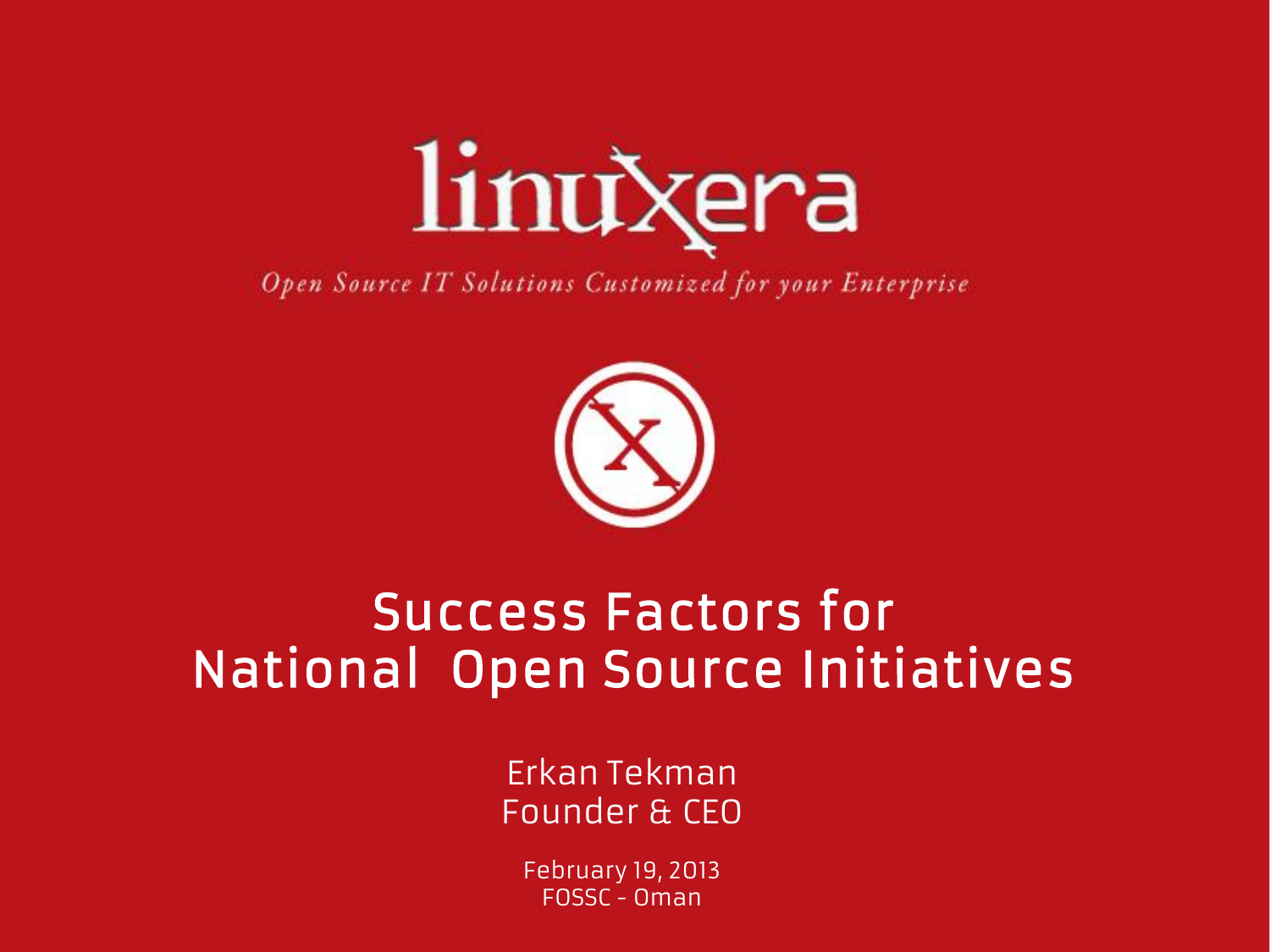## Pardus

- GOAL: "national operating system"
- under the auspices of TUBITAK

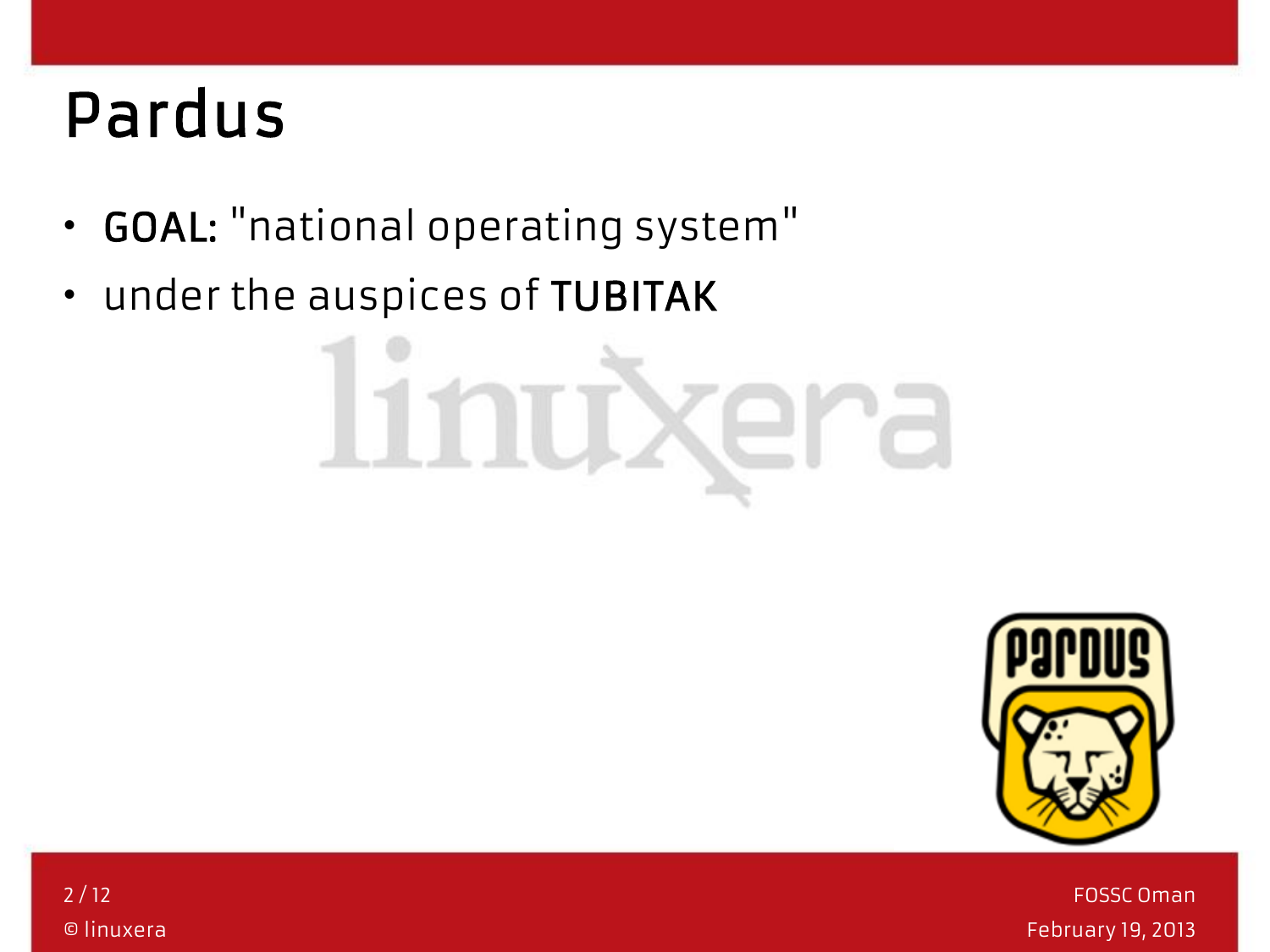## Pardus

- GOAL: "national operating system"
- under the auspices of TUBITAK
- team: max. 35
- budget: \$ 3 M / yr

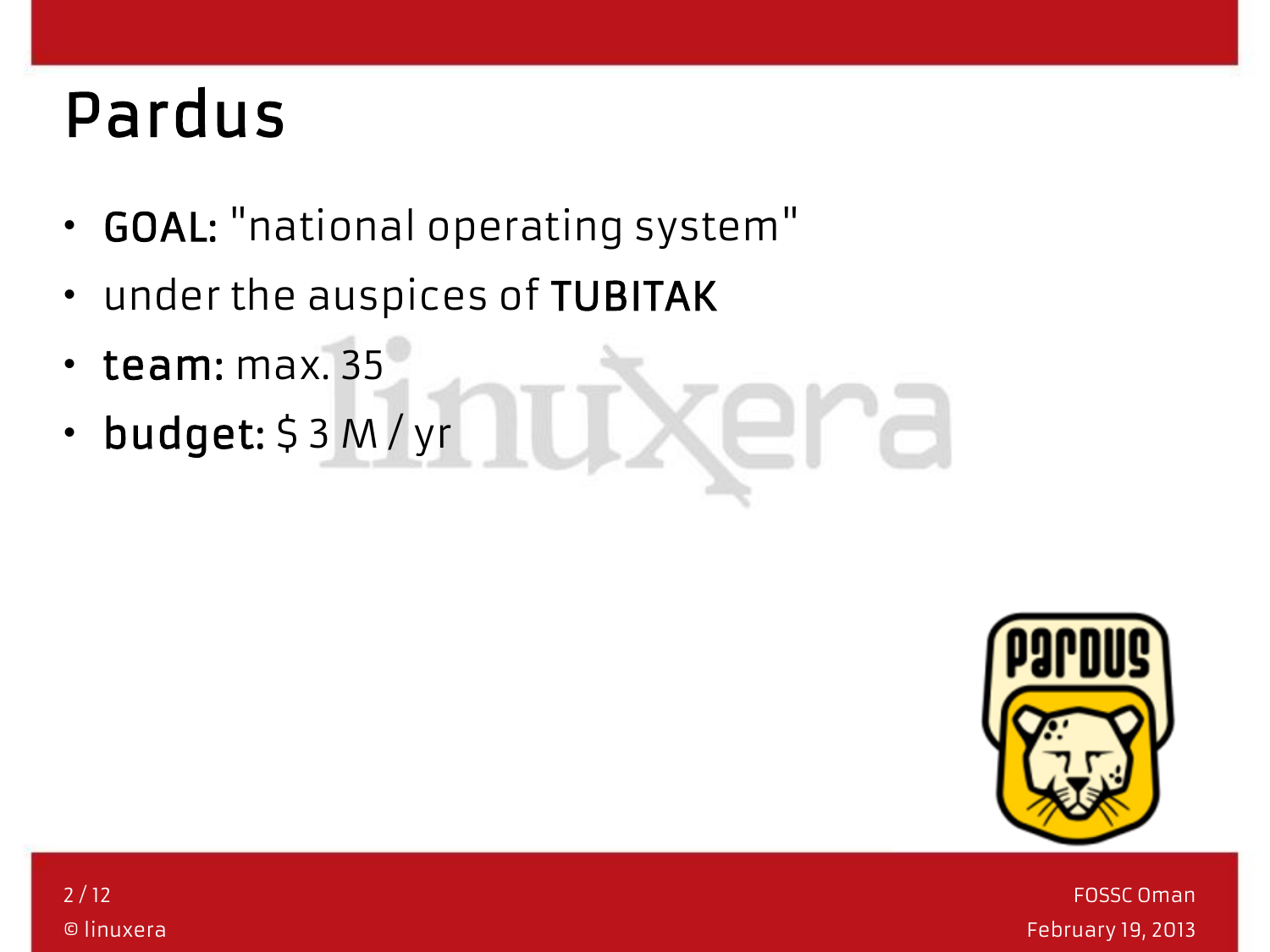# Pardus

- GOAL: "national operating system"
- under the auspices of TUBITAK
- team: max. 35
- budget: \$ 3 M / yr
- strategy:
	- o Widespread use
	- o Sustainable organization
	- o Technological innovation



FOSSC Oman February 19, 2013

2 / 12 © linuxera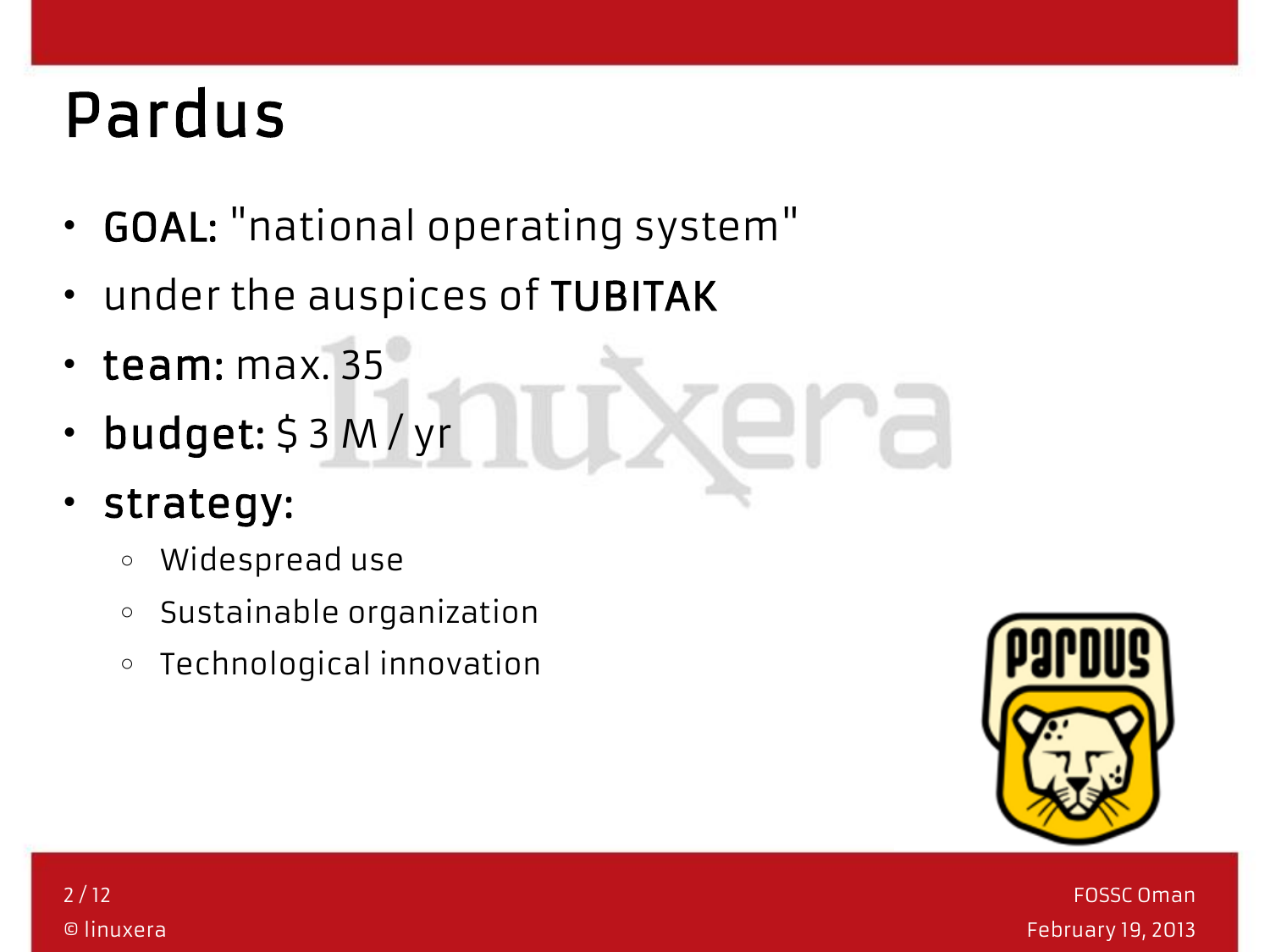# Pardus Timeline

- Sept 2003: kick-off
- Feb 2005: Pardus Live CD
- Dec 2006: Pardus 2007
- mid 2007: Dept of Defence project
- 2008-2011: annual releases, +point releases
- 2010: Energy Markets Regulatory Authority project
- early 2011: Pardus Enterprise Linux 2
- Nov 2011: change in management
- 2012: unofficial phase-out

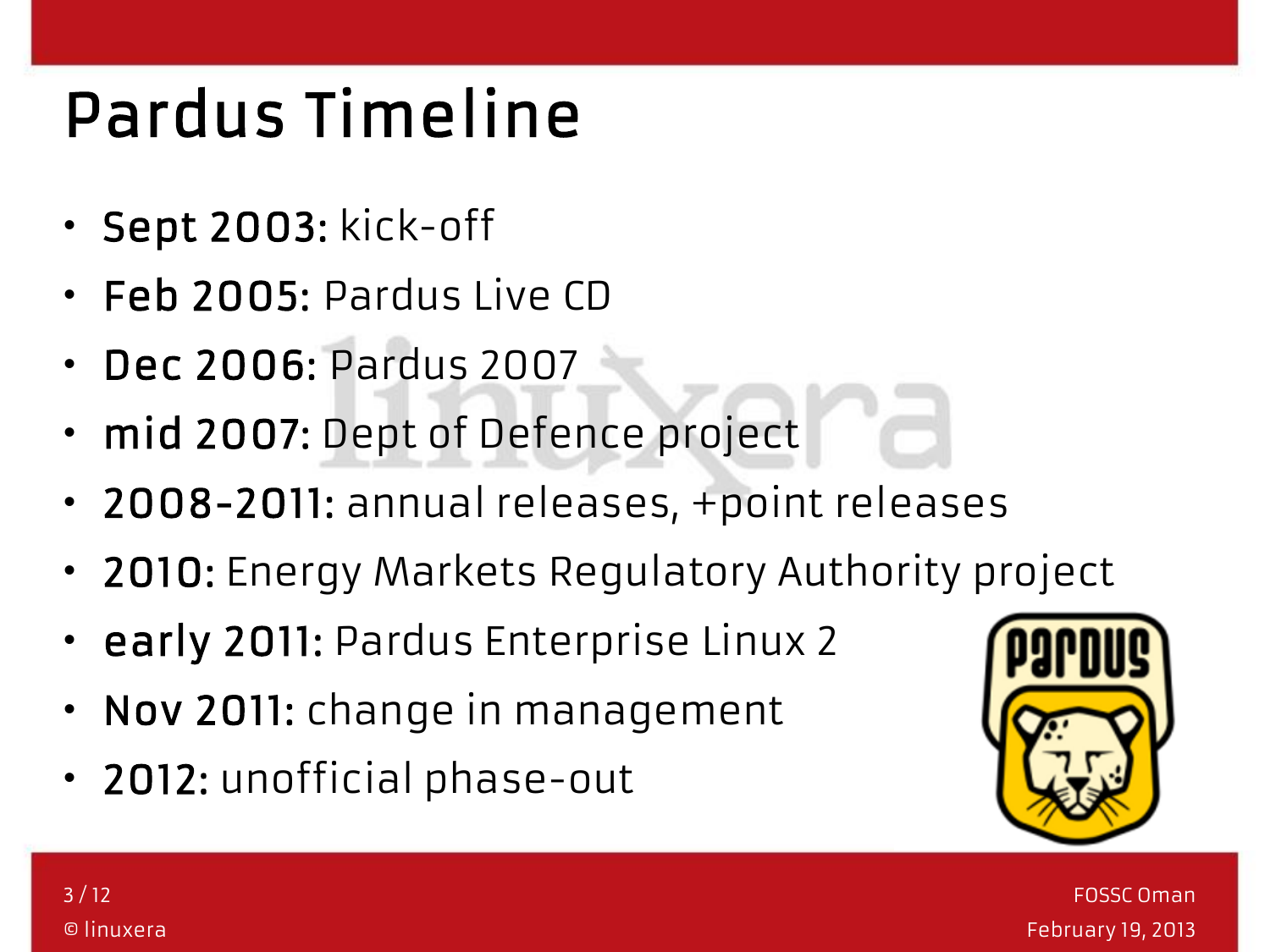# Finance

- enough of it
- when needed
- throughout the project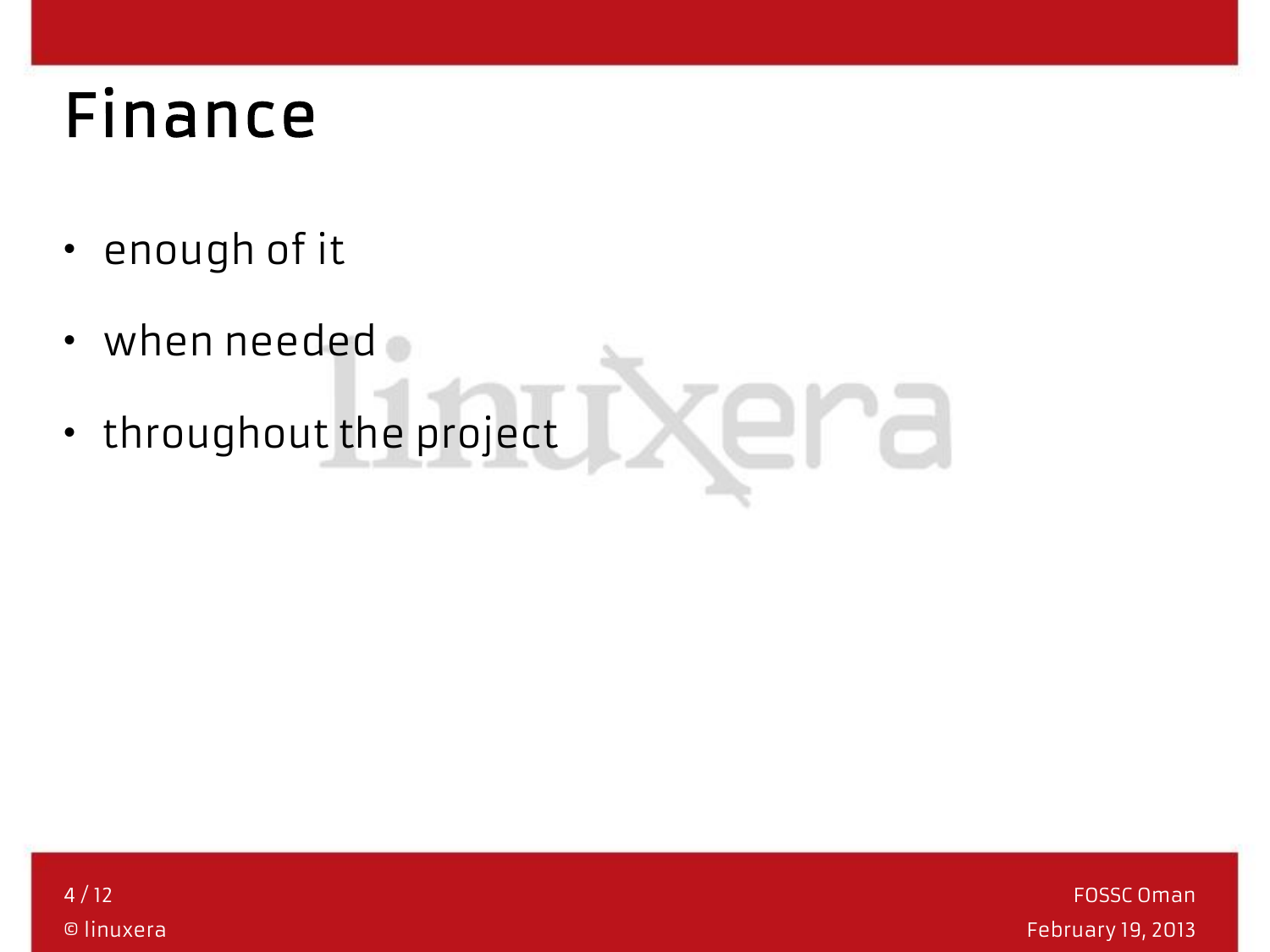# Finance

- enough of it
- when needed
- throughout the project
- Make a business plan
- Plan for sustainability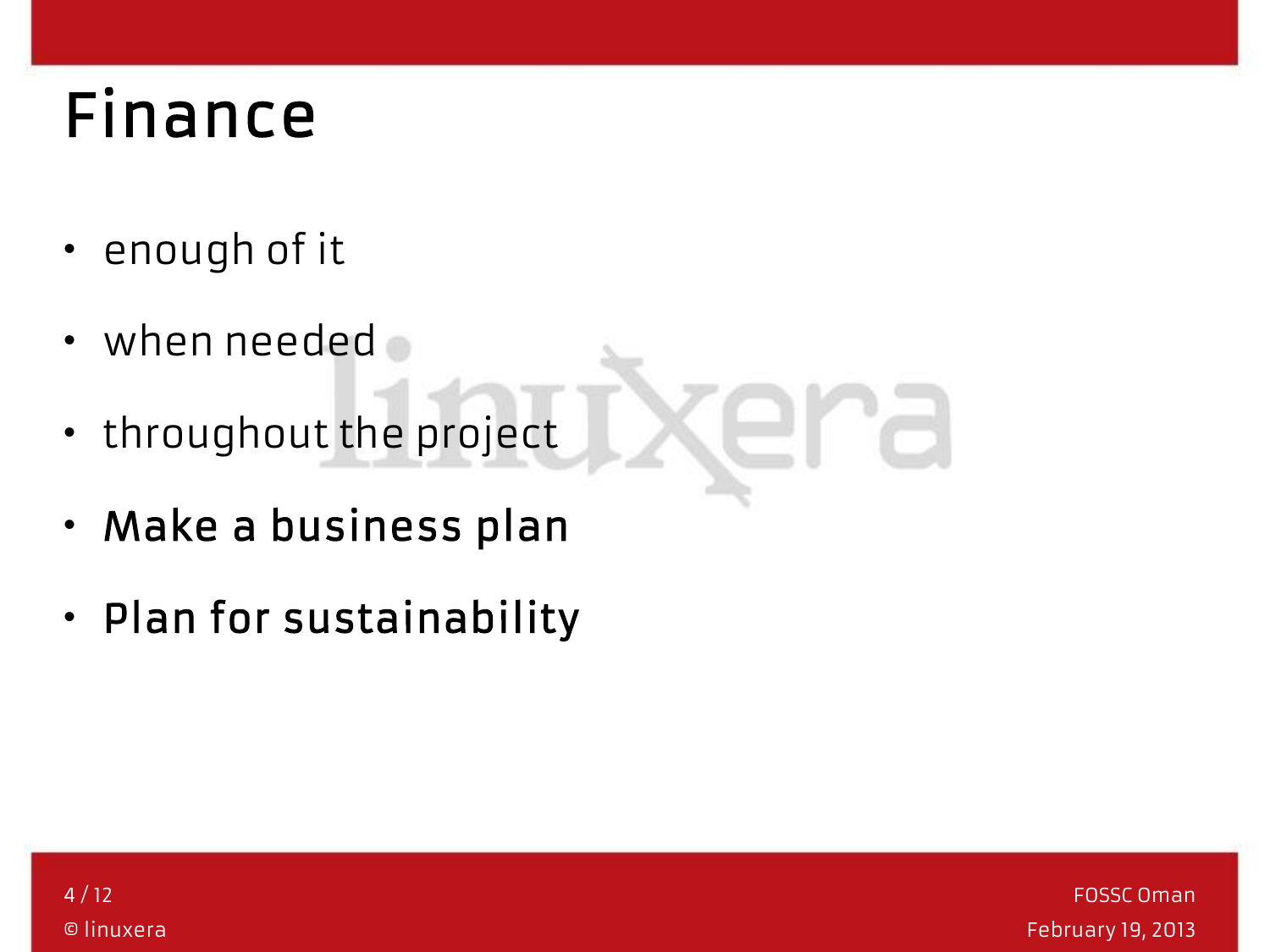#### Team

- quality
- quantity • keep good care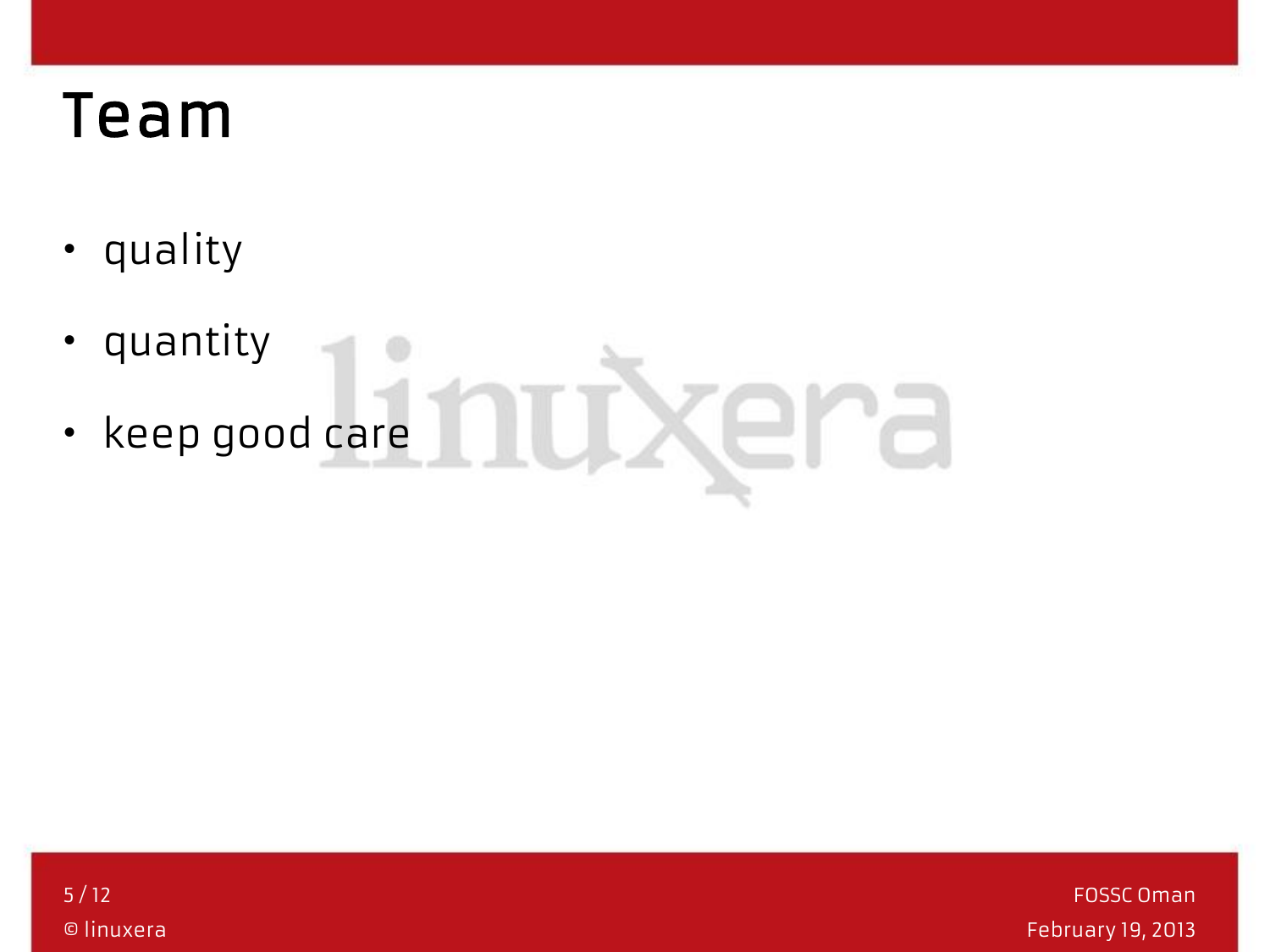#### Team

- quality
- quantity
- keep good care
- Work environment (incl. team)
- Challenges
- Career path
- Pay

5 / 12 © linuxera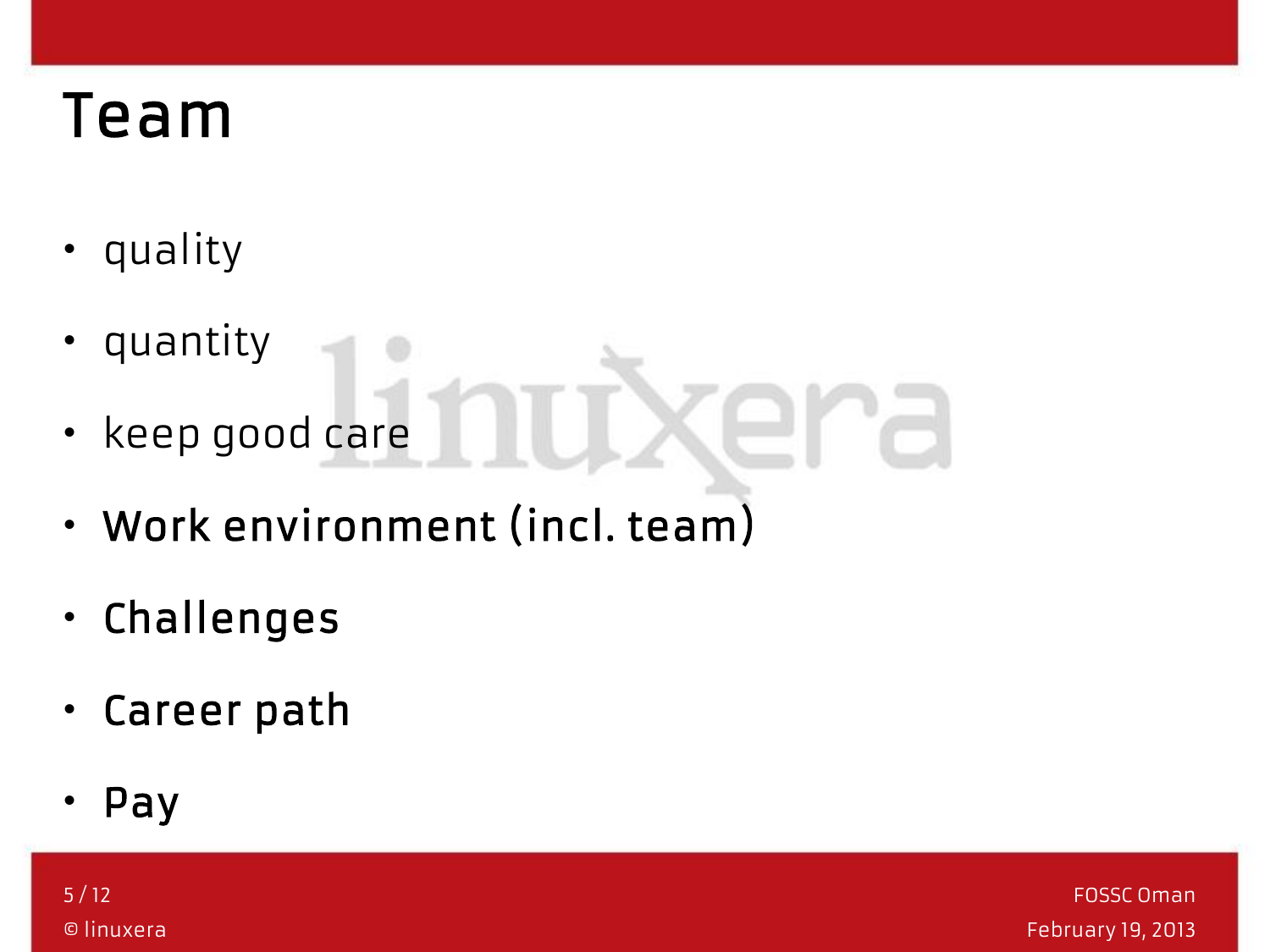# Product

- rigor
- consistency
- continuity
- dependability
- marketability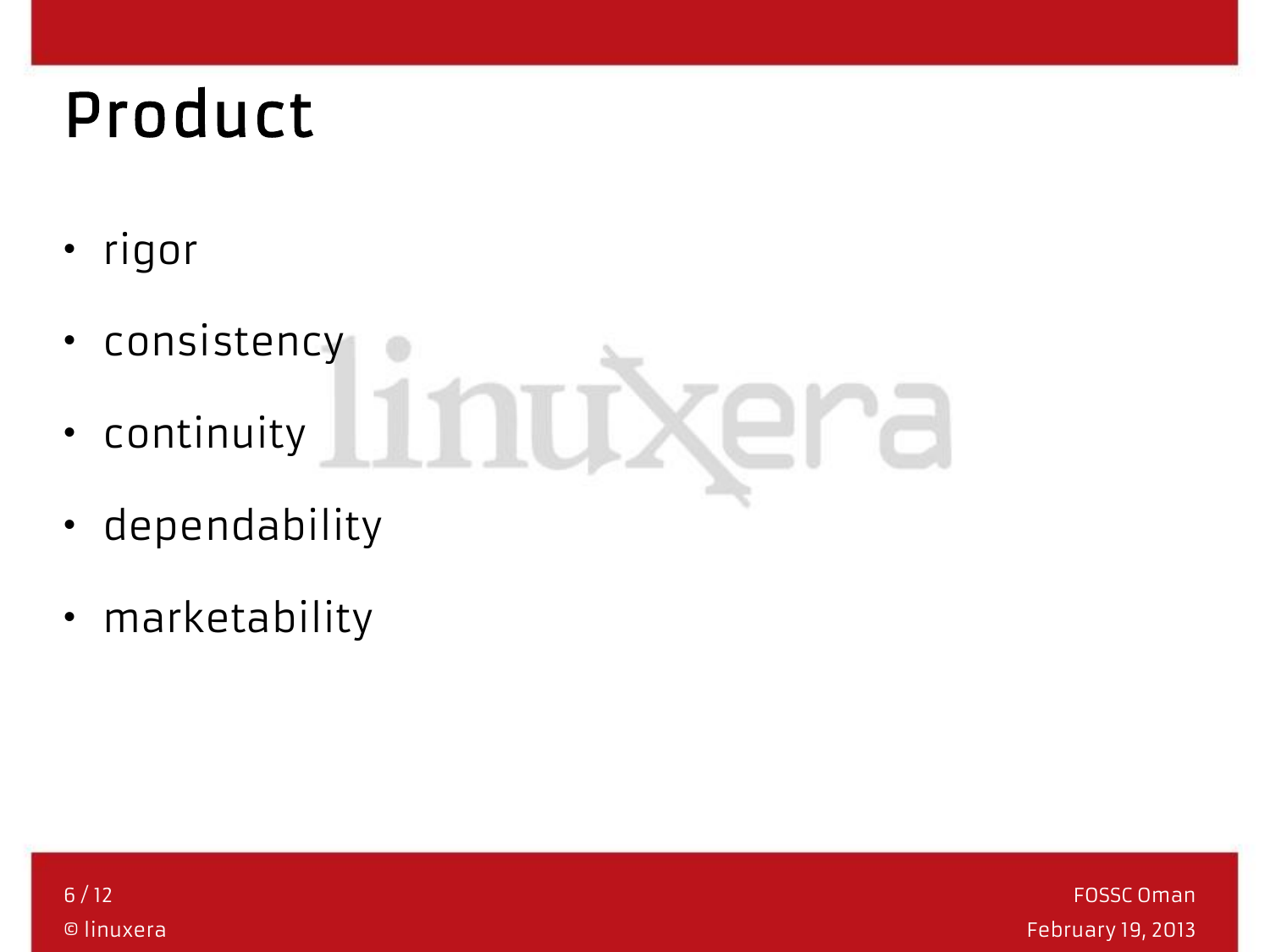# Product

- rigor
- consistency
- continuity
- dependability
- marketability
- Product management
- Testing & QA

6 / 12 © linuxera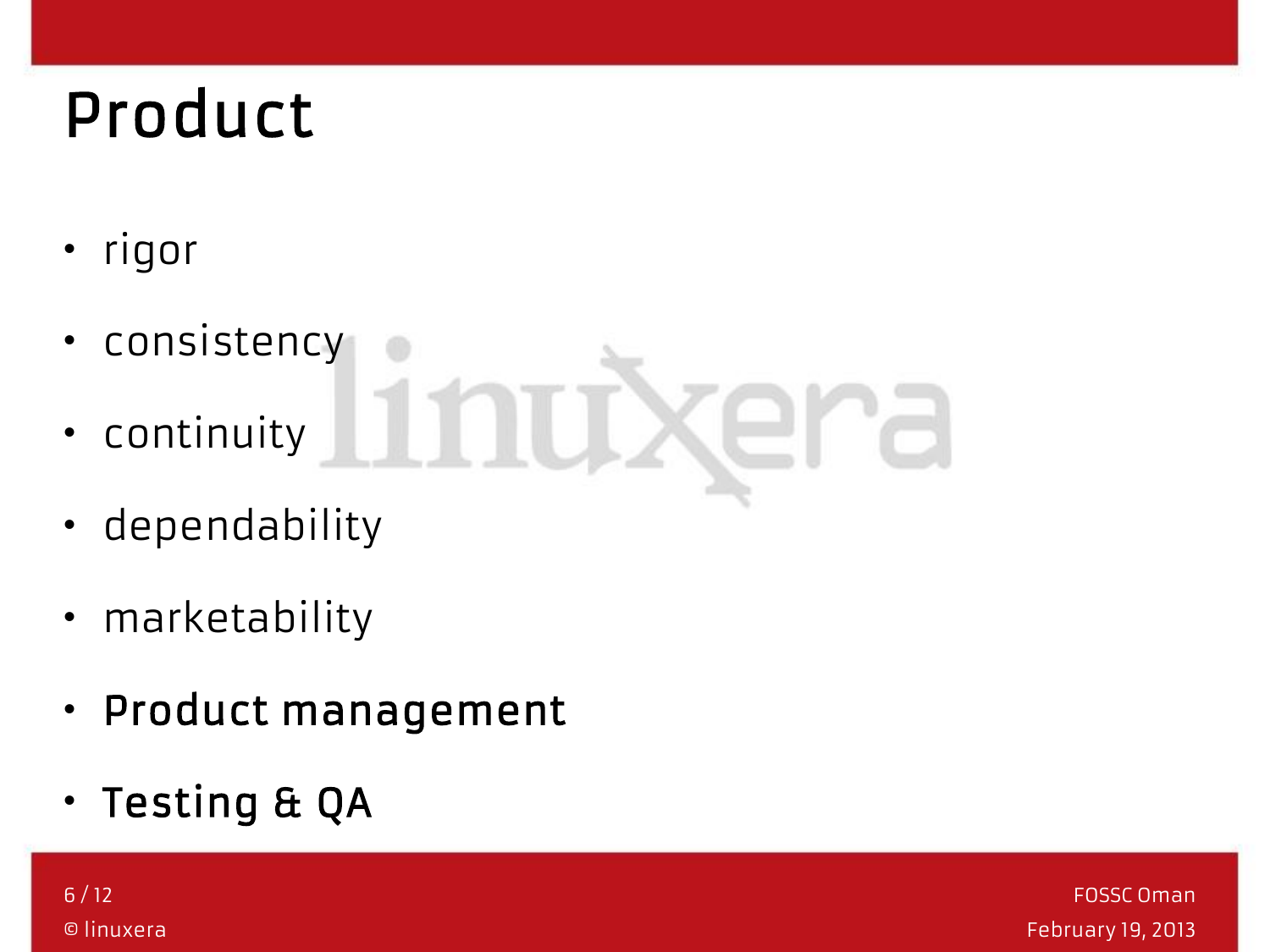# Community

- developers
- ecosystem
- users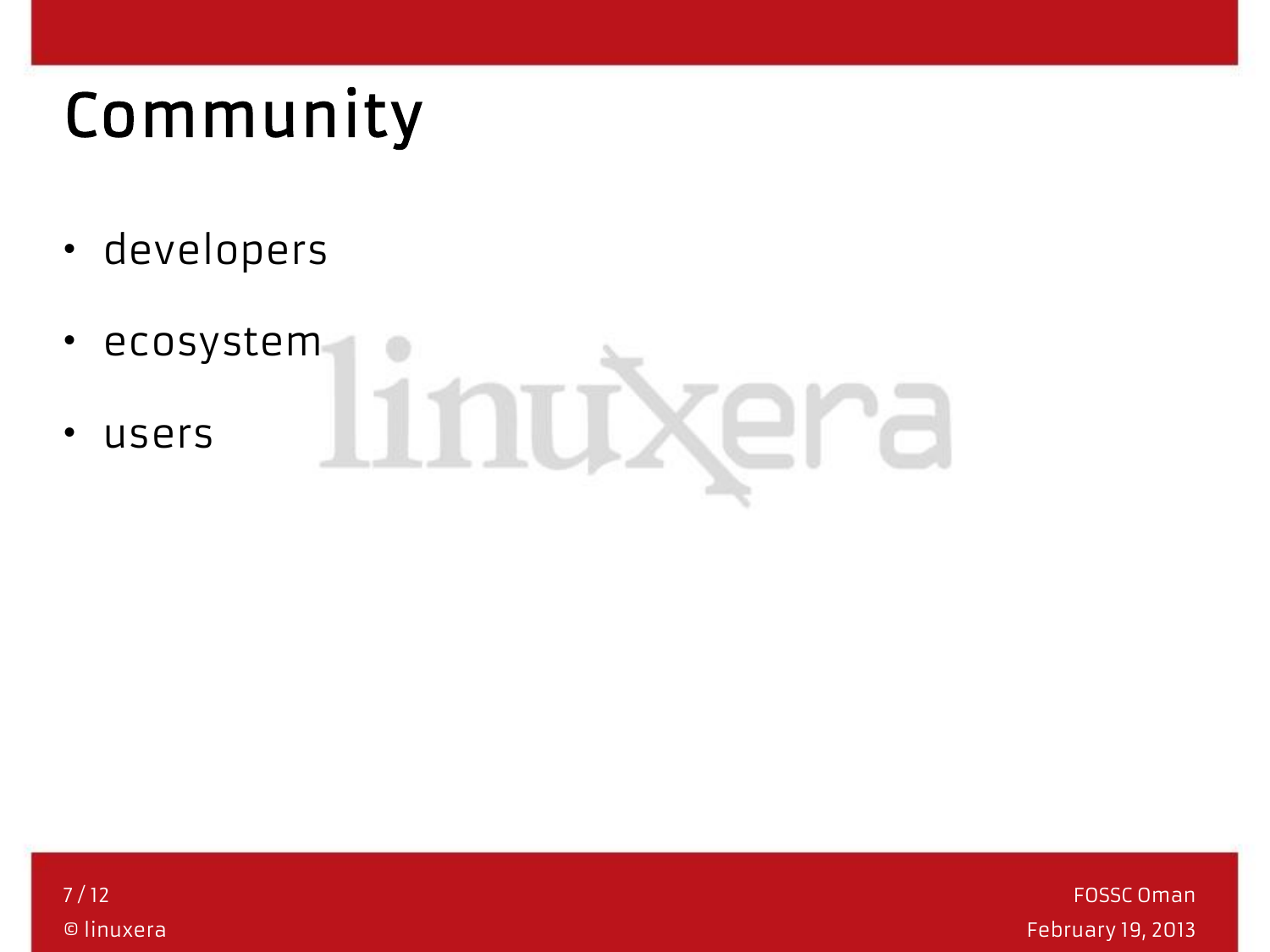# Community

- developers
- ecosystem
- users
- Community management
- Partnership programmes
- Universities

7 / 12 © linuxera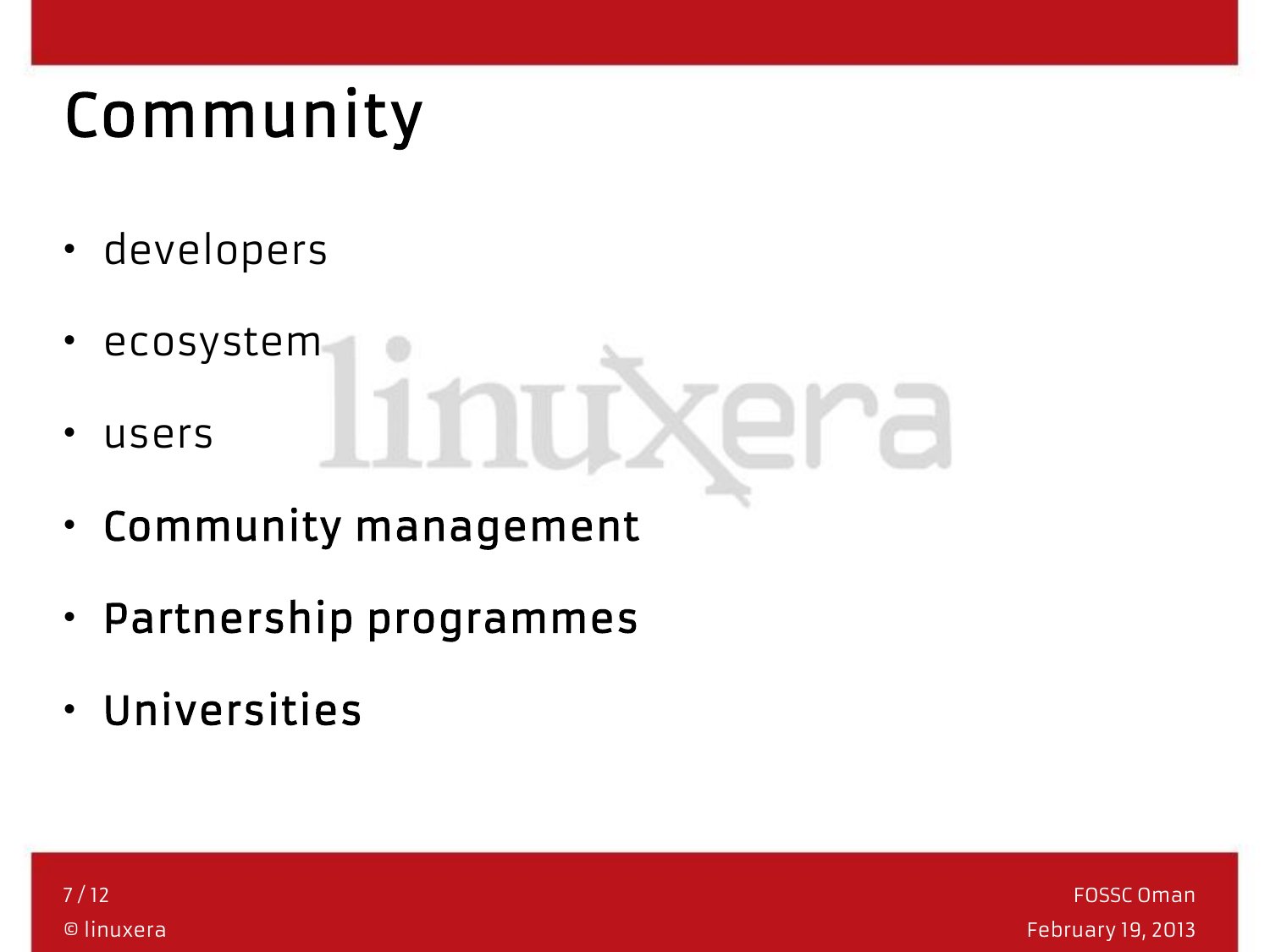#### User

- target audience/customer
- user-centric design
- awareness & marketing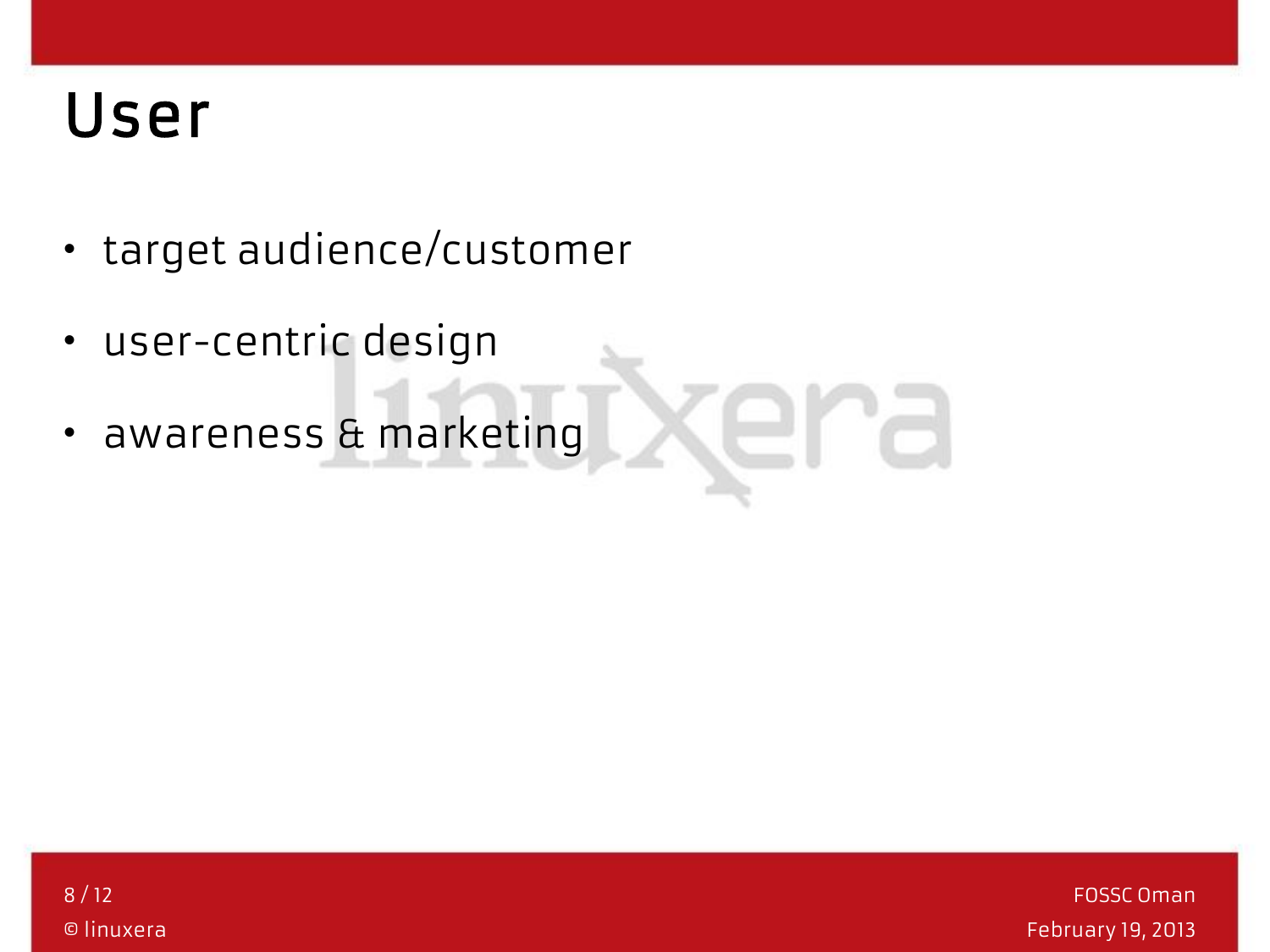#### User

- target audience/customer
- user-centric design
- awareness & marketing
- User community
- Product management (personas, etc)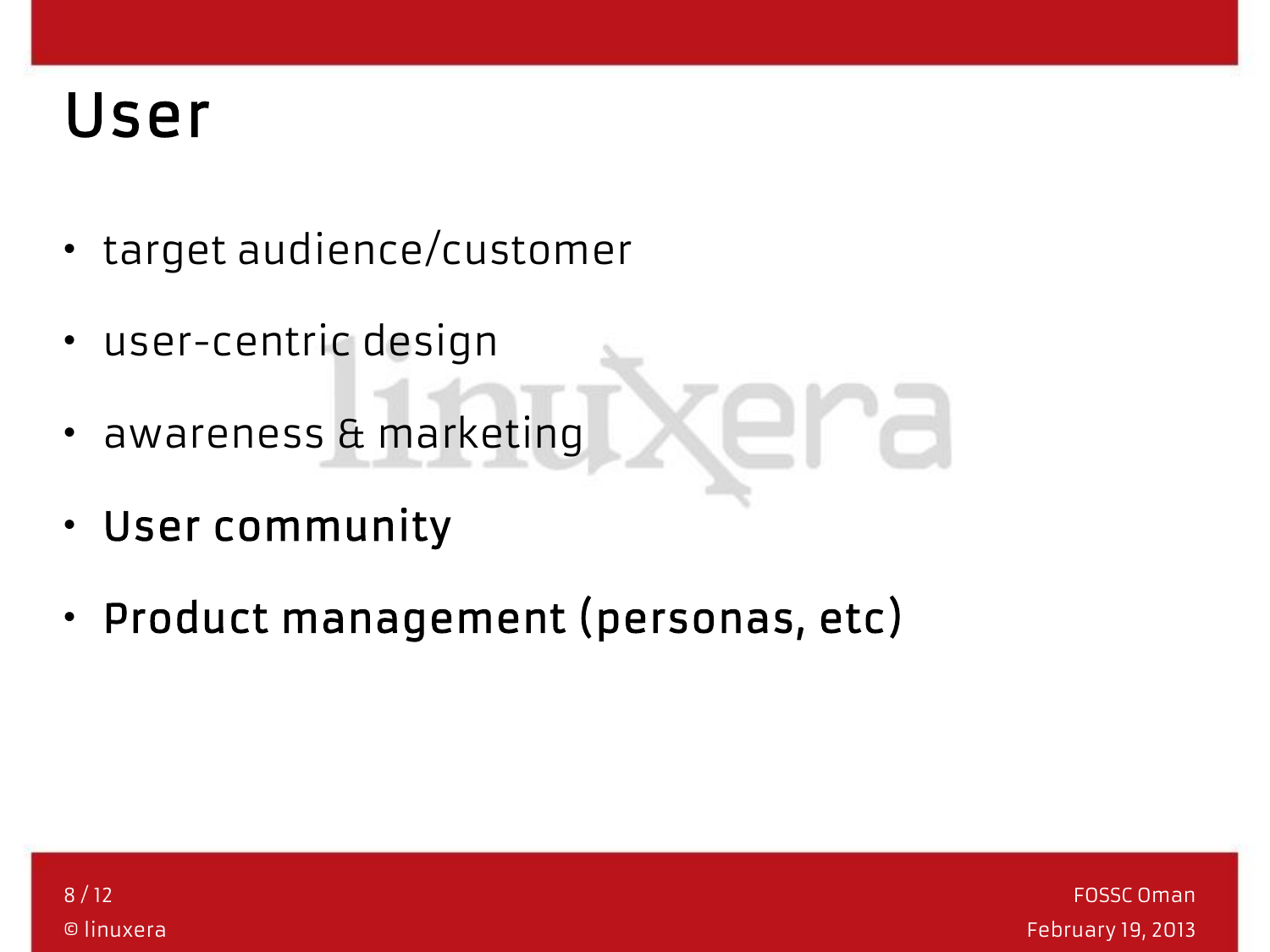# Policy

- demand-side incentives
- migration projects
- reuse & collaborative development policies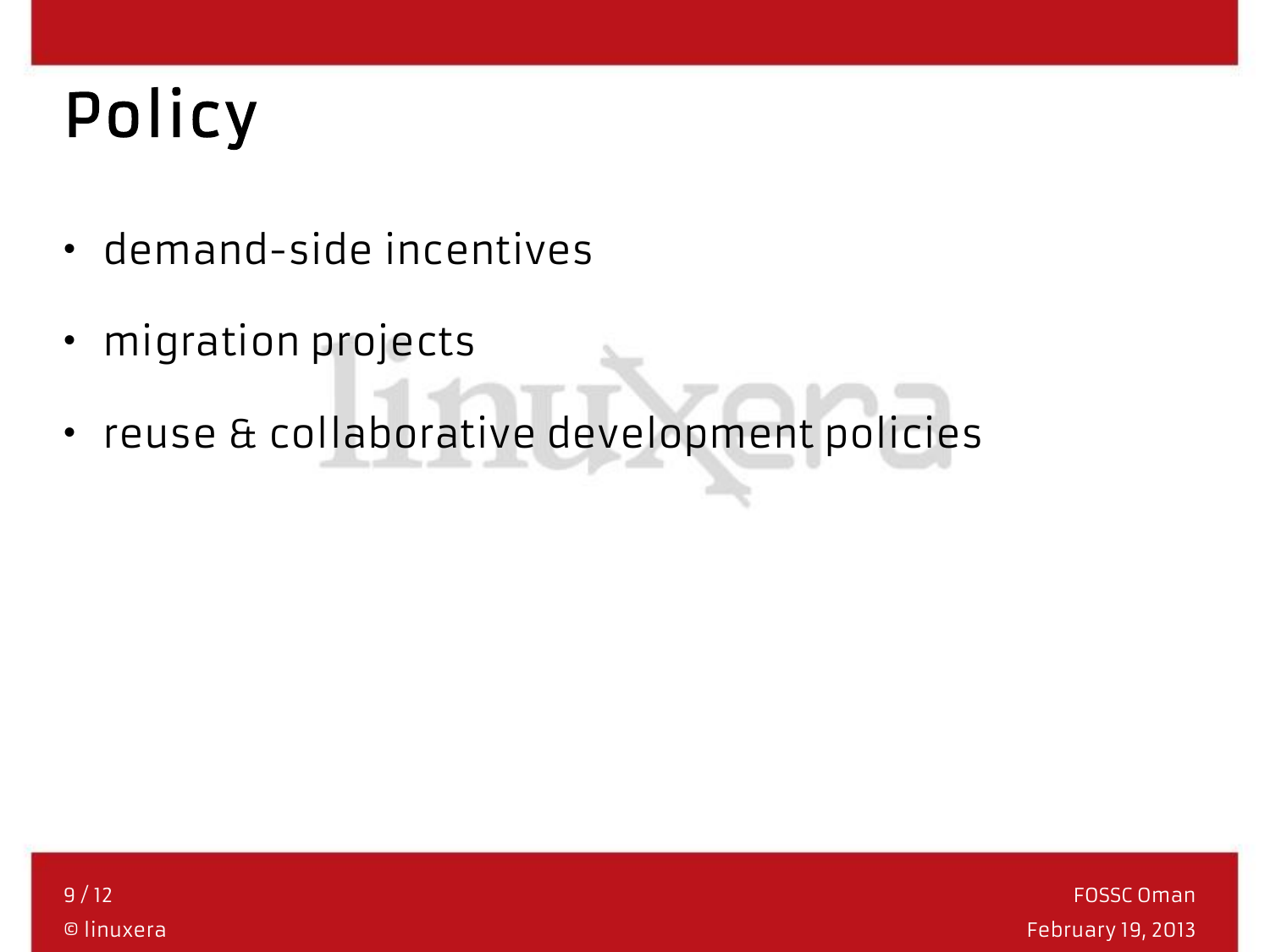# Policy

- demand-side incentives
- migration projects
- reuse & collaborative development policies
- Open standards
- Open source
- Master plan ???

9 / 12 © linuxera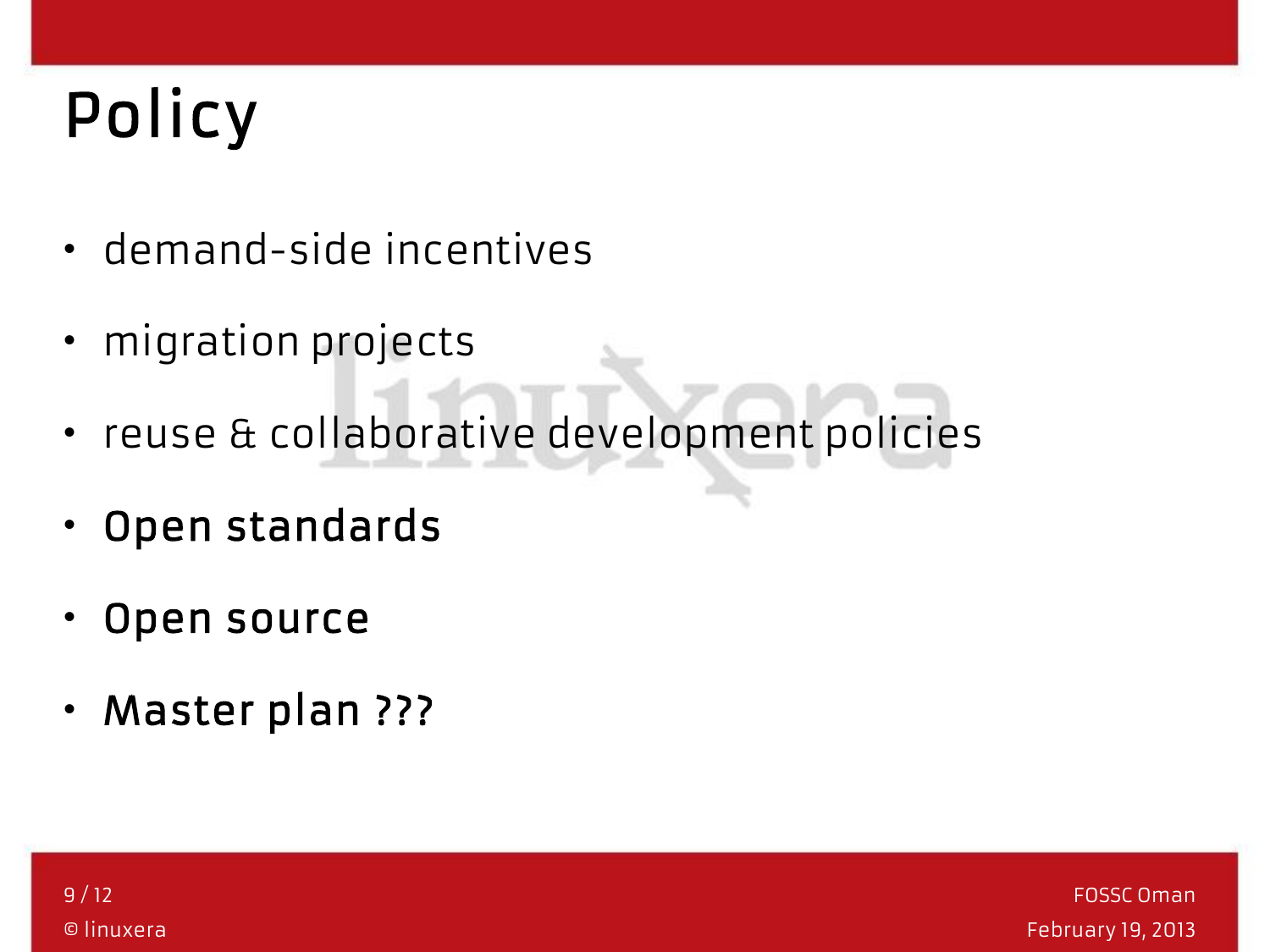### Six Success Factors

- Finance
- Team
- Product
- Community
- User
- Policy

10 / 12 © linuxera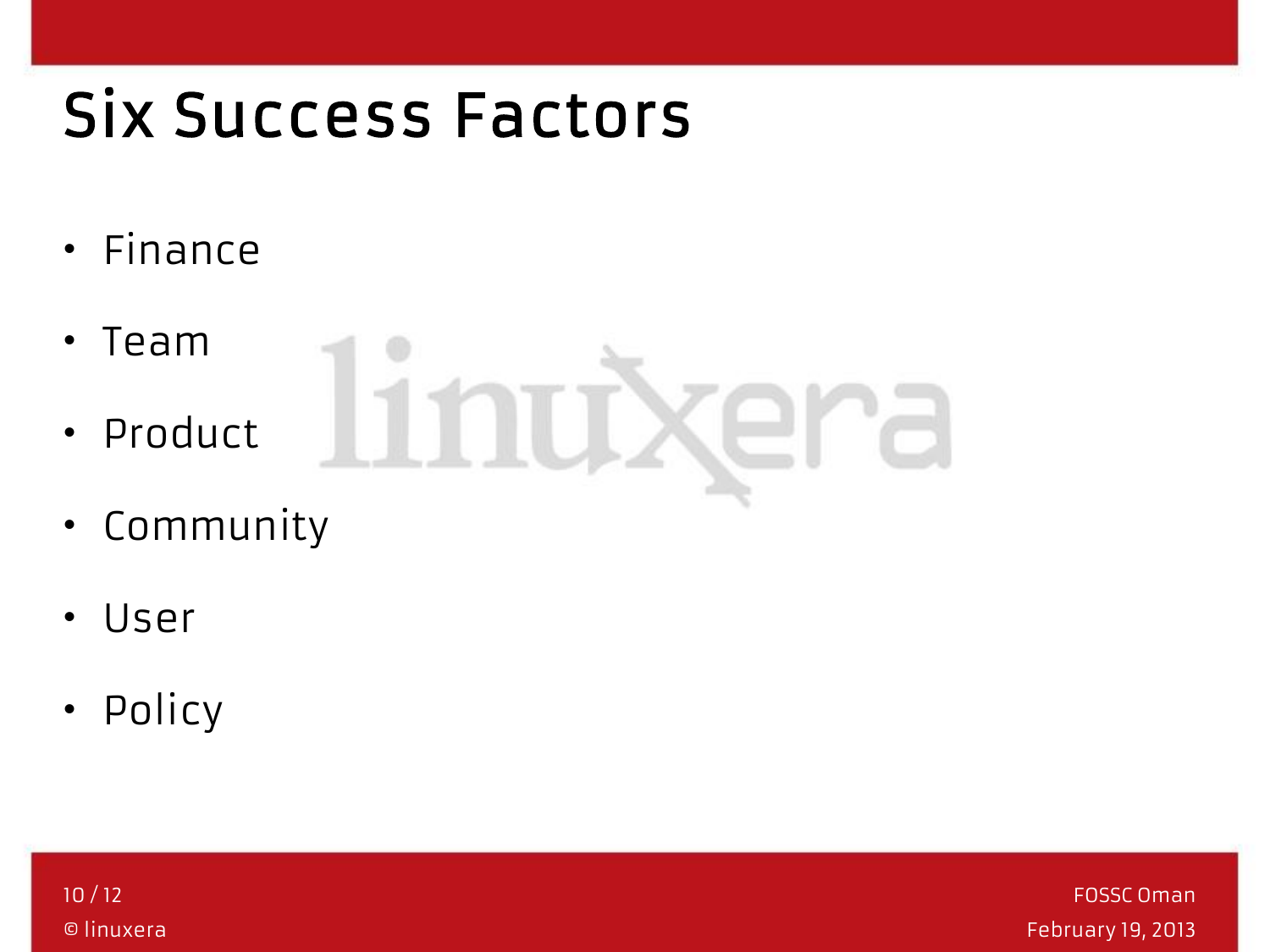# linuxera

- Jan 2013: incorporation
- 40+ years experience in UNIX/Linux/Open Source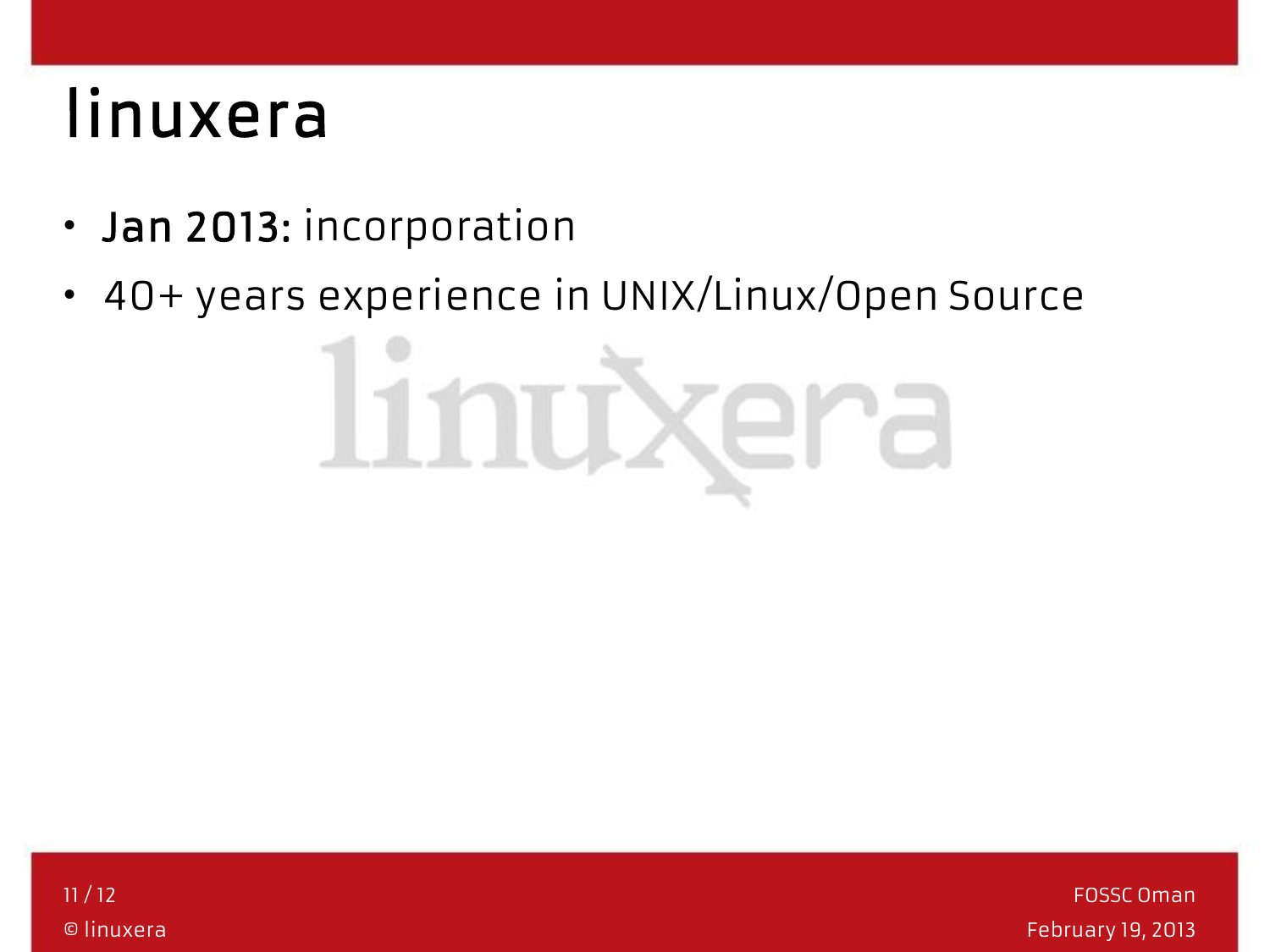## linuxera

- Jan 2013: incorporation
- 40+ years experience in UNIX/Linux/Open Source
- 2 x RHCE, 2 x RHCVA
- RedHat Business Partner
- RHEL, RHEV, Storage, cloud...



redhat. **ADVANCED BUSINESS PARTNER**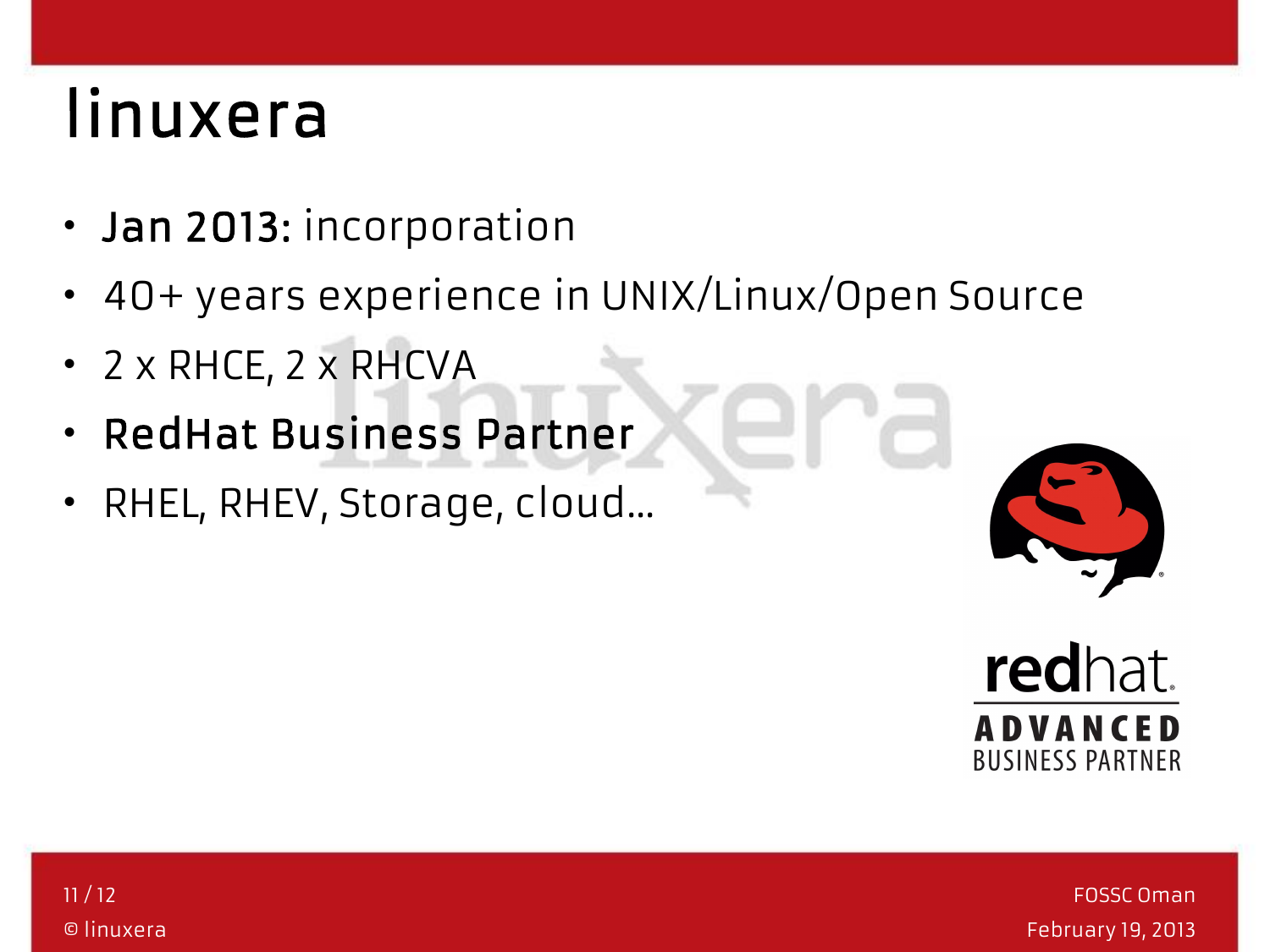# linuxera

- Jan 2013: incorporation
- 40+ years experience in UNIX/Linux/Open Source
- 2 x RHCE, 2 x RHCVA
- RedHat Business Partner
- RHEL, RHEV, Storage, cloud...
- Services: Support, Professional & Other
- unique value to the customer
- market depth & breadth